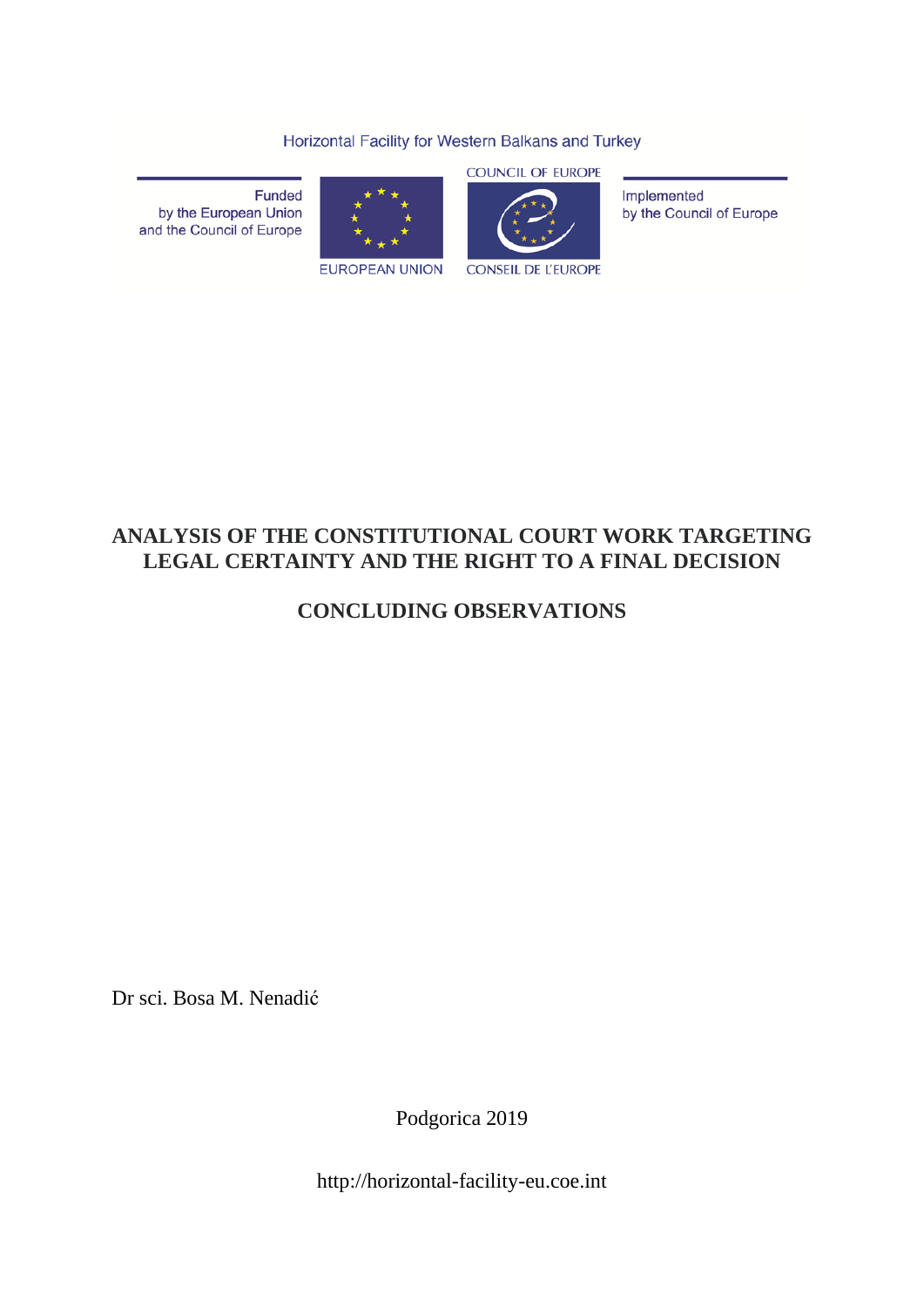This analysis has been produced using funds of a Joint Programme between the European Union and the Council of Europe.

The views expressed herein can in no way be taken to reflect the official opinion of the European Union or the Council of Europe.

© 2019 Council of Europe. All rights reserved. Licensed to the European Union under conditions. No part of this publication may be translated, reproduced or transmitted, in any form or by any means, electronic (CD-Rom, Internet, etc.) or mechanical, including photocopying, recording or any information storage or retrieval system, without prior permission in writing from the Directorate of Communications (F-67075 Strasbourg Cedex or [publishing@coe.int\)](mailto:publishing@coe.int).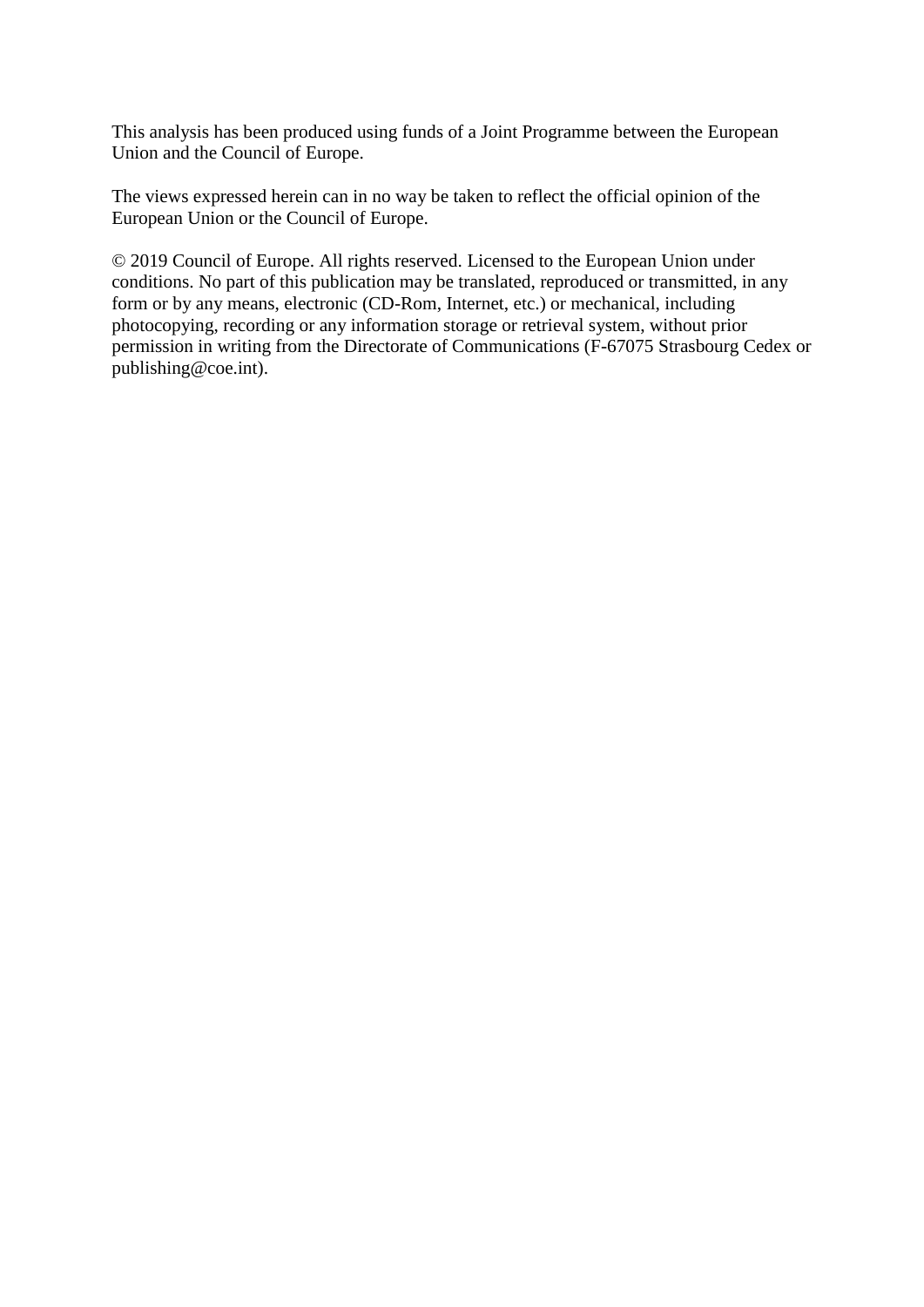## **PART V CONCLUDING OBSERVATIONS**

#### **I. ASSESSMENT OF THE STATE OF AFFAIRS**

Introducing a constitutional complaint by the 2007 Constitution of Montenegro as a remedy for direct protection before the Constitutional Court ensured also additional protection of fundamental human rights and freedoms on the national level. Furthermore, by the ratification of the European Convention of Human Rights (ECHR), the legal order of Montenegro was completed with additional human rights guarantees and made subject to the supervision exercised by the independent bodies of the Council of Europe. At the same time, Montenegro undertook to harmonise its legal system and its judicial system, with the standards and case-law of the European Court of Human Rights (ECtHR) as an independent judicial body responsible for the application of the ECHR in the member states of the Council of Europe. These changes have led to an increase in the complexity of the legal order of Montenegro and, hence, the tasks that are placed before its authorities in the domain of all three branches of government and, finally, before the courts and the Constitutional Court, which are reflected in the direct application of the ECHR and the ECtHR case-law as part of its own law and jurisprudence.

Only a decade since it was introduced into the constitutional system of Montenegro in its present form, the constitutional complaint before the Constitutional Court has become a significant legal remedy in ensuring the protection of human rights and freedoms. This is confirmed by the following findings: (1) the constitutional complaint proved in practice to be an easy and widely available legal remedy; (2) constitutional complaint has become effective in terms of the standards of the ECTHR; (3) the Constitutional Court does not only protect the constitutional rights and freedoms, but also the rights and freedoms guaranteed by the ECHR and other international conventions which Montenegro has undertaken to comply with; (4) the Constitutional Court decisions on constitutional complaints expanded the scope of legal protection of guaranteed rights and freedoms; (5) overall, the level of protection of certain constitutional rights in the Constitutional Court's decisions on constitutional complaints is slowly raised following the standards and the case-law of the ECtHR; (6) deciding on priority cases in the proceedings on constitutional complaints is becoming more efficient; (7) the extent of enforcement of the Constitutional Court's decisions rendered in the proceedings on constitutional complaints is increasing over the course of time.

It is also important to note that direct protection of human rights and freedoms by the Constitutional Court, in the proceedings on constitutional complaints, increases the impact of this Court, primarily on the exercise of judicial power whose primary function is the protection of human rights and freedoms. Unlike the legislative control of the constitutionality of legal provisions, which essentially establishes direct constitutional dialogue with the parliament and other holders of the legislative power, the exercise of this function of the Constitutional Court requires permanent (constitutional) dialogue with the bodies of the judiciary, primarily with the Supreme Court as the highest court in the country, and also with the independent institutions whose scope of responsibility also includes the protection of fundamental rights and freedoms (Protector of Human Rights and Freedoms, the Agent of Montenegro before the European Court of Human Rights).

However, despite the above-mentioned developments regarding the state of the protection of human rights by the Constitutional Court, the following issues are still raised as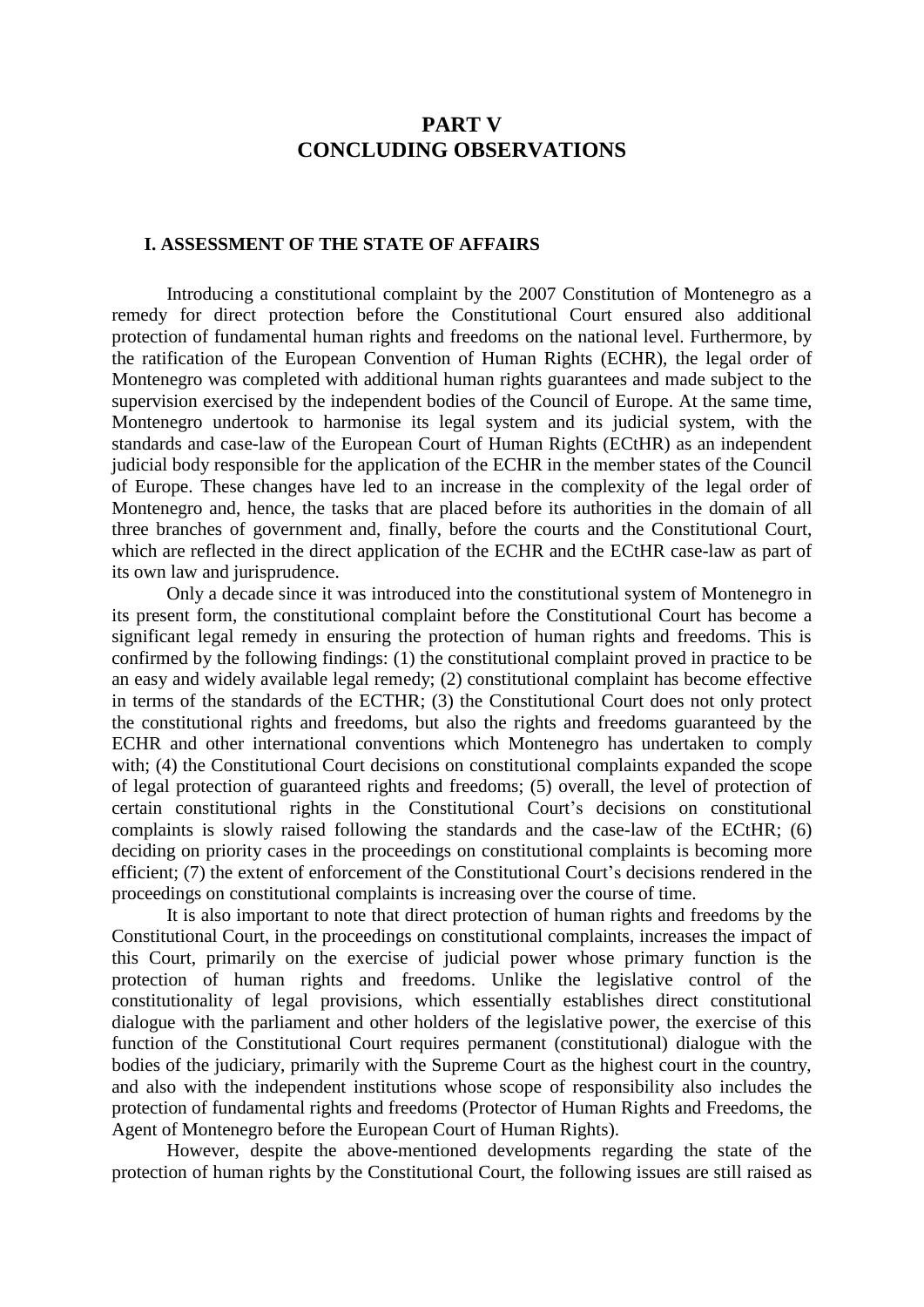serious: the duration of proceedings before the Constitutional Court and the overall effectiveness and accountability of the Constitutional Court in the protection of constitutionality and legality, legal (un)certainty and (un)equal treatment, (un)predictability of decisions, providing assessments of non-legal content, such as the impression of the politicisation of the constitutional justice and a kind of silent collaboration with political power. A general assessment of the protection of fundamental rights and freedoms in Montenegro cannot be made without indicating that according to the 2018 annual report of the ECtHR, with 318 cases before this Court, Montenegro was first according to the number of applications compared with the number of inhabitants, while one year earlier it was placed the fifth with 138 cases<sup>1</sup>. Of course, this fact might have arisen as a result of various circumstances but it certainly warrants attention in terms of further analysis of the reasons for the increase in the number of cases before the ECtHR.

The limitations on the effective exercise of the control by the Constitutional Court, i.e. the "protection of constitutionality and legality" by the Constitutional Court and keeping the State authorities within the bounds set by the Constitution and laws are partly caused by inadequate and incomplete legislative solutions, i.e. the problems concerning the quality of certain provisions of the Constitution, Law and the Rules of Procedure, and partly by non-application of the constitutional and legal provisions by the entities whose acts and actions are examined (controlled) by the Constitutional Court with respect to their constitutionality (legality), however, they also occur due to non-application of certain legal solutions by the Constitutional Court itself, while certain problems arise from the existing organisation and the manner of work of the Court and its Office (considering the number of the cases and the complexity of constitutional law matters decided by the Constitutional Court) and the level of human, technical and financial resources and inadequate premises available to the Court.

In this regard, the efforts made in the previous period by the Constitutional Court to raise the level of protection of human rights and freedoms and to act more expediently, without taking additional legislative measures in a timely manner, followed by changes in the organisation of the work of the Court and its Office (in particular strengthening its human resources and changing the method and manner of its work), will prove to be insufficient and may call into question the functional capacity of the Court to overcome the inflow of constitutional cases, i.e. its capacity to decide within a reasonable time. In addition to the consequences arising therefrom for the Court itself, that can weaken the authority of the Constitutional Court, it is undeniable that such a situation will negatively affect the protection of the violated constitutional rights of the citizens and other legal entities, and the legal certainty in the legal order as a whole. Namely, the increased burden on the Court with the total number of cases when compared to the period prior to the introduction of the constitutional complaint and especially the visible increase in the number of cases in the recent years (including the year 2018 which saw a record number of cases), not only in the number of cases on constitutional complaints but also in the domain of legislative control, threaten to prolong additionally the length of proceedings before the Constitutional Court and could also have an impact on the quality of decisions rendered by the Constitutional Court.

Without ambition to analyse all factors that can have impact on the independence, accountability, professionalism and overall efficiency of the functioning of the Constitutional Court, we will largely focus on four groups of issues defined in the project task, and which are of direct relevance to the exercise of the functions of the Constitutional Court.

**.** 

<sup>&</sup>lt;sup>1</sup> See *Annual Report 2018*, Statistics, ECtHR, Strasbourg, 2018, p. 175.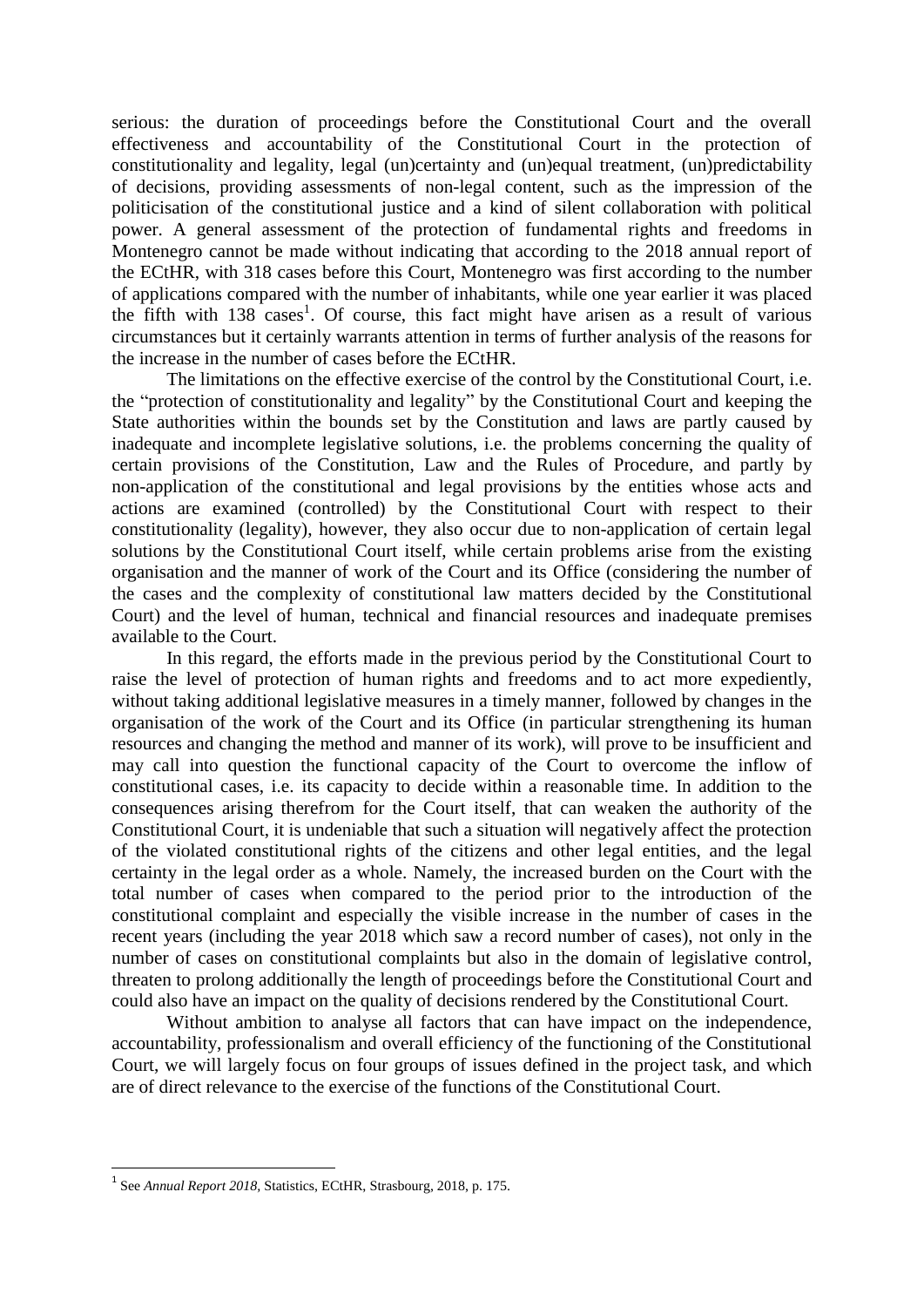## **II. PROPOSALS FOR AMENDMENTS TO LAW ON THE CONSTITUTIONAL COURT**

#### **1) Proposals related to the provision of Article 39 paragraph 2 of the Law**

Constitutional complaint is a recent, relatively "new legal remedy" in the legal order of Montenegro. The legislative solutions related to this legal remedy are not rarely subject to review even in the countries with a long tradition of direct protection of human rights by a constitutional court. This is inevitably required by the necessity of providing the most complete and effective protection possible of human rights and freedoms which are becoming increasingly complex over the course of time. That is all the more reason for the legislative solutions contained in the legislation of Montenegro to be viewed in the continuity of time and to be monitored in relation to their own experience and indicators in practice and are inspired by a very abundant case-law of the Convention and comparative law.

From this perspective, and in accordance with the project task, some of the solutions contained in the Law on the Constitutional Court have been analysed first.

*Article 39 paragraph 2 of the Law on the Constitutional Court* stipulates the obligation of the Court that it "must" finish the cases falling within its jurisdiction within 18 months at the latest. It is realistic to assume that the aim of introducing a provision of such content in the Law on the Constitutional Court was to prevent violations of the right to a trial within a reasonable time and to strengthen the confidence of citizens in the effective decisionmaking of the Constitutional Court.

In comparative legislation, such setting of time-limits is rare when it comes to constitutional courts. It is generally believed that lawmakers are reluctant to regulate this issue, in view of the constitutional presumption that it is a guardian of the constitution, which is also at the top of legal protection in the national system and a guarantor of the protection of human rights and freedoms, implying inherently that it will itself endeavour to ensure compliance with the reasonable time requirement when deciding on matters falling within its jurisdiction.

Although the 18-month period set out in the Law for proceedings in the cases of the Constitutional Court is not in itself short, it has not yet been confirmed in practice. This is an additional reason why the aforementioned legal provision warrants special consideration, both from the perspective of its legislative expression and the appropriateness of setting a time-limit to the role of the Constitutional Court (which is imposed an obligation that it "must decide" on all cases falling within its jurisdiction) and from the perspective of the actual prerequisites that must be met for it to be complied with in practice. As to the time-limit prescribed for the proceedings of the Constitutional Court, a number of legal issues have been raised regarding the meaning of the said provision (whether the prescribed time-limit is a guideline or an obligation), the nature of the prescribed time-limit and the consequences if that time-limit is exceeded. The way it is formulated, this provision implies that any case formed on a constitutional complaint must be completed within the aforementioned period, regardless of the complexity of the challenged legal issue, the total number of cases pending before the Court at the time when the decision is made, different procedural situations that may exist, etc. To this end, a detailed overview is provided below in the special part of this analysis, presenting comparative solutions and the case-law of the ECtHR, including the recommendations of the author of this analysis on how to potentially overcome certain dilemmas caused by this provision and its (non-)application in practice.

The objective obstacles for the Constitutional Court to comply with the right to a trial within a reasonable time may be of a legal nature (the complexity of constitutional issues, the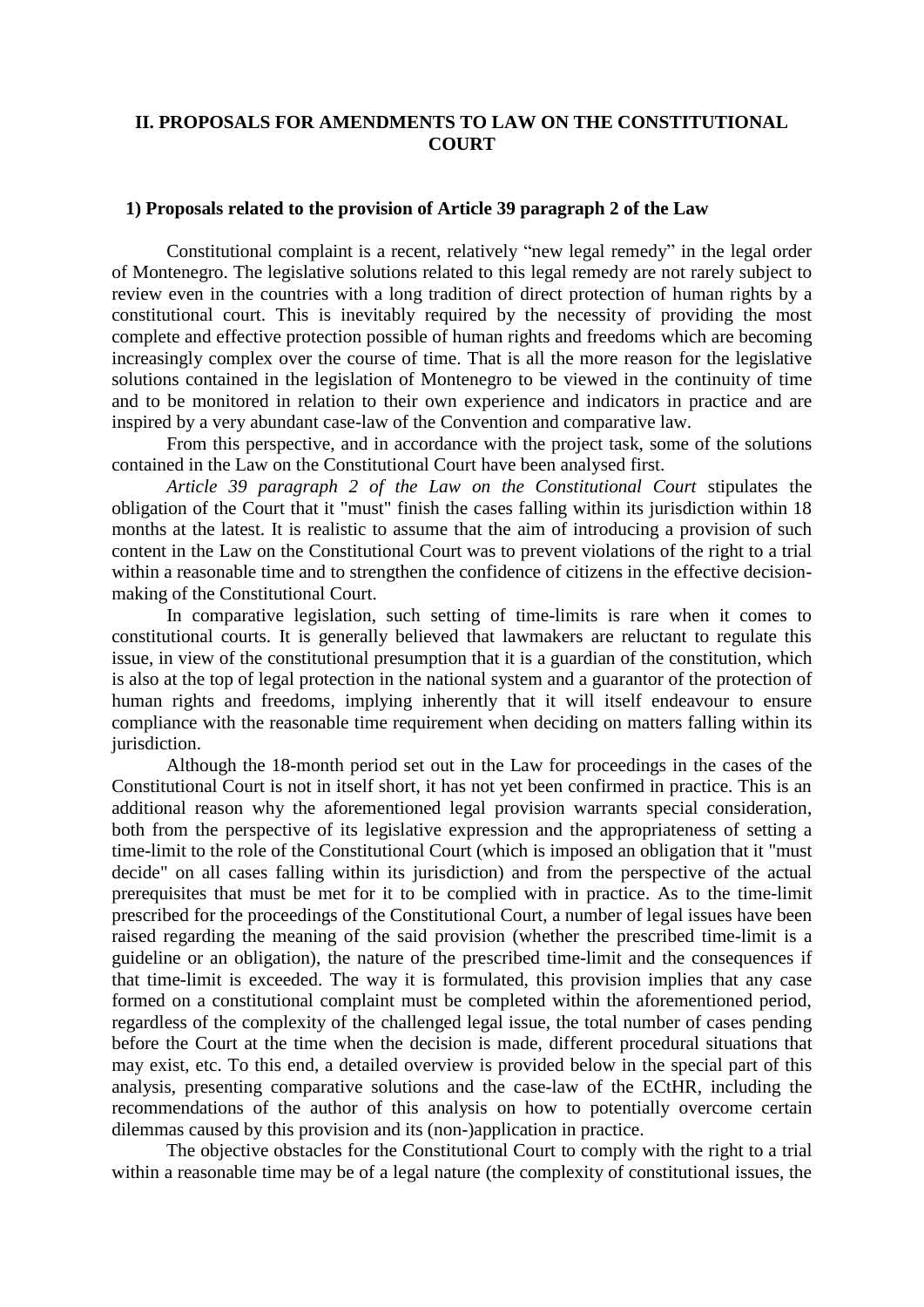late actions by other bodies whose involvement may affect the length of the proceedings before the Court, incompleteness and vagueness of legislative provisions, etc.), frequent amendments to substantive and procedural laws (and the related "transitional regimes", as a rule, not regulated by the law), and also of a factual nature (large inflow of new cases, insufficient professional capacity of the Office of the Court due to a limited number of staff, etc.). In such circumstances, failure to comply with the statutory time-limit leads to multiple negative consequences. First of all, this calls into question the authority of the legislator as well as the credibility and reputation of the Constitutional Court in the eyes of the domestic and international public, since it is assumed that in a legal state the laws are applied and that the Constitutional Court, as the highest body protecting the law, should not violate that law by its own actions contrary to the explicit legal provision whose constitutionality was not contested.

The discussion on this issue and the provision of Article 39 paragraph 2 of the Law should be initiated by the Constitutional Court itself, by informing the Parliament, in accordance with Article 149 paragraph 3 of the Constitution, of the identified problem which most directly concerns the possibility of exercising its constitutional role to protect constitutionality and legality within the "prescribed time"), both from the aspect of the Constitution and from the aspect of the jurisprudence of the ECtHR which the ECtHR expressed in several of its decisions that a reasonable time should be determined depending on the circumstances of each particular case and that the role and tasks of the constitutional courts differ from those of the ordinary courts.

## **Legal remedies for the protection of the right to a trial within a reasonable time in the proceedings before the Constitutional Court**

Since the requirement and provisions of Article 6 § 1 of the ECHR and of Article 32 of the Constitution of Montenegro with regard to the exercise of the right to a trial within a reasonable time relate also to the proceedings conducted before the constitutional courts, we believe that the Law on the Constitutional Court should also provide for certain formal remedies that the applicant submitting the constitutional complaint could use in the event of manifest delay in the proceedings before the Constitutional Court when resolving the constitutional dispute on constitutional complaint or caused by inappropriate inactivity of the Court (e.g. in cases which by their nature require special attention and urgent action or if the Constitutional Court has not acted on a constitutional complaint over a longer period of time, etc.).

The ECtHR case-law and the comparative case-law of the Constitutional Court have shown that a remedy which is a combination of an acceleratory (accelerating the proceedings) and a compensatory (compensation for damage that may have been caused) remedy turned out to be a good form of protection (assuming that it is applied effectively in practice).

The current legislative provisions lead to the conclusion that in case of non-compliance with the right to a trial within a reasonable time by the Constitutional Court itself the applicants of the constitutional complaint in Montenegro can only resort to the ECtHR.

It should also be pointed out that the proceedings of constitutional courts within a reasonable time in modern European countries are, as a rule, reviewed only by the ECtHR, with the exception of those countries where this is done at the national level by the constitutional court itself (e.g. in Germany).

There are no provisions or case-law in the comparative law where the protection of the right to a trial within a reasonable time before the Constitutional Court would be provided by an ordinary court.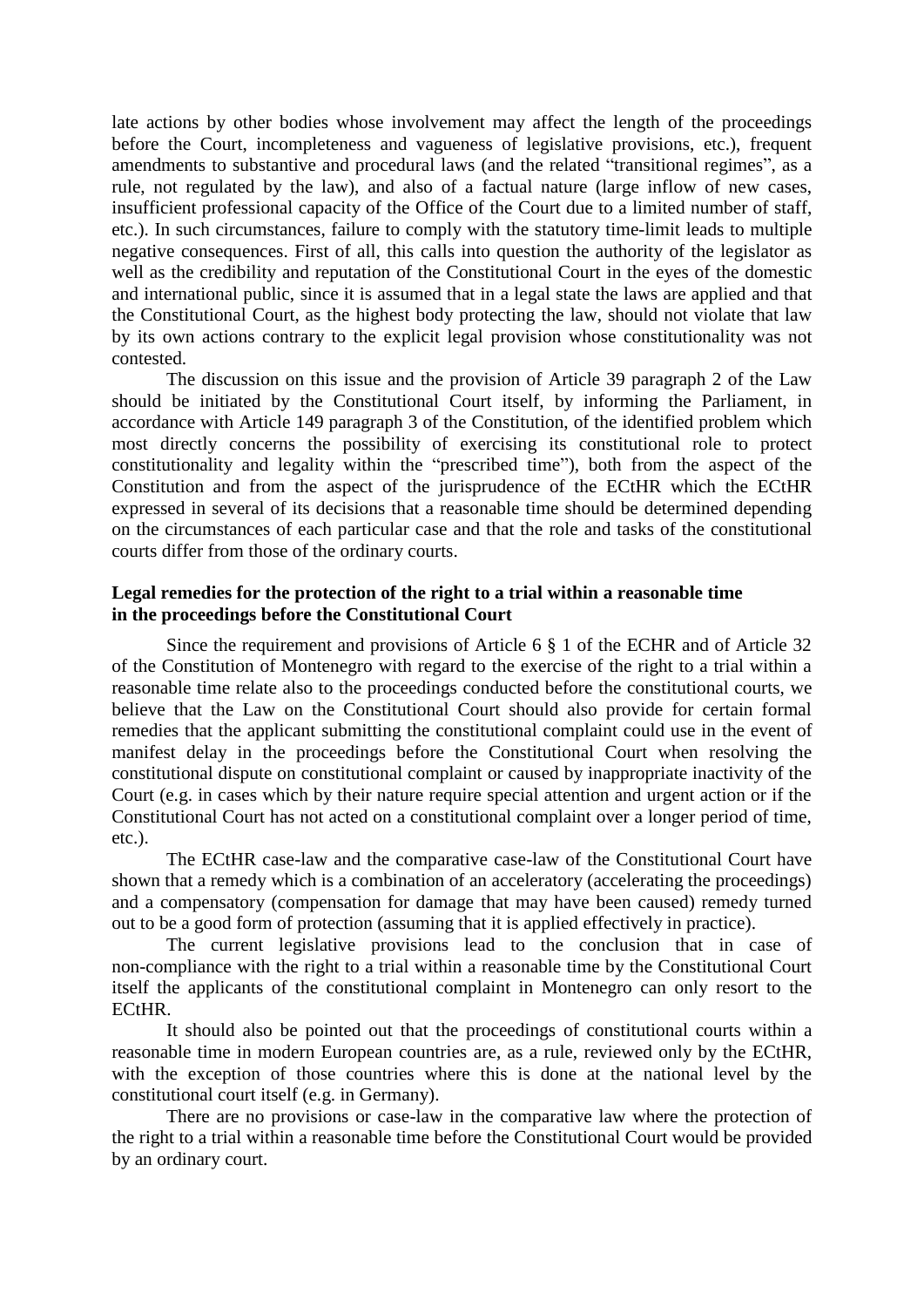The issue of protecting the right to a trial within a reasonable time before the Constitutional Court on the national level has become more prominent notably after the Supreme Court of Montenegro declined jurisdiction in September 2018 and rendered the first judgment by which it found, on the action for fair redress filed by the applicant of the constitutional complaint, that there had been a violation of the right to a trial within a reasonable time in the proceedings before the Constitutional Court and imposed an obligation on the State of Montenegro to compensated the damages. Considering the number of issues raised by the Supreme Court Judgment Tpz.br.26/2018 of 10 September 2018 and the consequences of the commenced practice, this new situation can be figuratively called the "vicious circle". The author of this analysis believes that this situation occurred due to a misunderstanding or, namely, misinterpretation of the provision of Article 2 paragraph 2 of the Law on the Protection of the Right to a Trial within a Reasonable Time. As this decision is underlain by misconception of the meaning and scope of a legal provision which cannot essentially be applied to the institution of the constitutional judiciary, the commenced practice of the Supreme Court should certainly be ceased for several reasons. It is indisputable that there is a problem (citizens addressing the court due to lengthy proceedings before the Constitutional Court), but it is also undeniable that according to the Constitution and the applicable legislation of Montenegro, for the time being, no explicit authorisations have been provided for filing any remedies for a violation of the right to a trial within a reasonable time in the proceedings before the Constitutional Court and, hence, there are no provisions concerning the jurisdiction over such legal remedy, conditions for filing such remedy nor measures that could be imposed. The current situation should be overcome in the dialogue between the Constitutional Court and the Supreme Court, with the participation of the academic community, and in particular of the distinguished constitutionalists. In the end, the legislator and the Constitutional Court itself are competent to resolve the dispute. The analysis provided a more detailed assessment of the consequences and issues raised by the Supreme Court's decision and gave certain recommendations in this regard.

## **2) Proposals related to the provision of Article 52 of the Law**

The provision of Article 52 paragraph 1 of the Law stipulates that state authorities, state administration bodies, local self-government bodies and local government bodies, legal persons and other entities exercising public powers shall, within their jurisdiction, enforce the decisions of the Constitutional Court, and their enforcement shall, where necessary, be "ensured by the Government of Montenegro". The provision of paragraph 2 of that same Article prescribes that in a decision, the Constitutional Court may set the deadline and manner of enforcement of the decision, as well as the authority that is required to enforce it. Following the expiry of the deadline referred to in paragraph 2 of this Article, the authority that is required to enforce a decision of the Constitutional Court shall submit a report on the enforcement of the decision of the Constitutional Court to the Constitutional Court.

As regards legislative regulation of the manner in which the decisions of the Constitutional Court are enforced, the analysis shows that certain issues have remained underregulated. First of all, the legislator has not specified the manner in which the enforcement of decisions of the Constitutional Court is ensured by the Government of Montenegro. Or else, if that is not done, there is no need to copy the constitutional provisions in the Law and, thus, only "lower their rank". Furthermore, the analysis showed that instead of regulating the measures that can be taken in the event of non-enforcement of the Constitutional Court's decisions by the Law, these matters have been regulated by the Rules of Procedure. By their nature and importance, these matters are *materia legis* and not the object of regulation by an act that has, by its nature, a subordinate force, i.e. the matters of enforcement of the Constitutional Court's decisions are not matters that are regulated by acts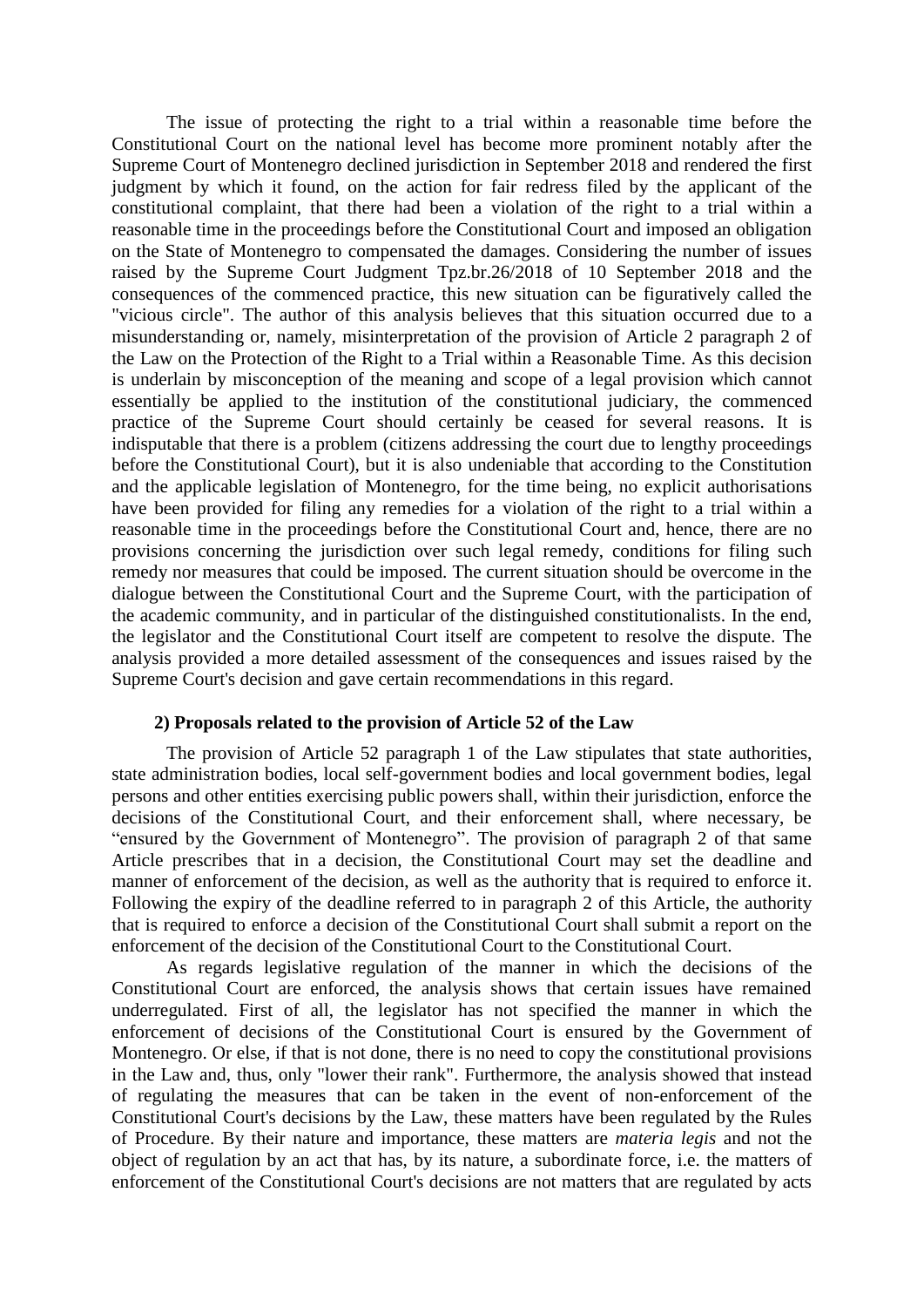that have the character of *lex interna*. Moreover, according to the provisions of the Rules of Procedure these measures apply only if the Court determines the manner of enforcement of its decision and they do not relate to measures that may be taken in the event of failure to enforce any decision of the Constitutional Court.

It should also be considered whether, with a view to ensuring the enforcement of the decisions of the Constitutional Court more effectively, a criminal law protection should be regulated which would prescribe punishment for an official and a responsible person who refuses to enforce a decision of the Constitutional Court. The provisions of Article 395 of the Criminal Code of Montenegro do not include these decisions, and there is no reasonable explanation for sanctioning the non-enforcement of decisions of the ordinary courts and not those of the Constitutional Court. Although in the countries in the region, which recognise criminal liability for non-enforcement of the constitutional court's decisions, it is considered that such provisions did not change the situation much and that they are very rarely used, it seems that such a measure would not be superfluous in the period until the Constitutional Court asserts its position and authority and until the level of constitutional culture and confidence in the Constitution and law is raised, including also the respect for the decisions of the Constitutional Court.

#### **3) Proposals related to the provision of Article 74 of the Law**

As regards the provision of Article 74 of the Law, we would like to point out that, unreasonably and without valid reasons, this provision is not applied in practice at all, and a question was rightfully raised as to whether such a practice of the Constitutional Court is in accordance with the Constitution and the ECHR. What is undeniable is that the interested parties (persons who have a legal interest concerning the decision-making of the Constitutional Court but do not have the status of participants in the proceedings before the Constitutional Court) have been deprived of their explicitly defined right.

Moreover, neither the Law on the Constitutional Court nor the Rules of Procedure contain provisions on this and they should: whether the Constitutional Court has an obligation to deliver to the interested parties as well all the documentation submitted to the Court by the participants in the proceedings or obtained by the Court and whether those persons have the right to declare on those documents; whether those persons have the right to inspect the case files and in what manner; whether an interim order should be delivered to the interested parties as well, if it is issued in the proceedings before the Constitutional Court on a constitutional complaint and, finally, whether the Constitutional Court is obliged to deliver a decision on the constitutional complaint to those persons, in particular, when such decision has found that there has been a violation. There is obviously a legal vacuum in the Law on the Constitutional Court concerning these issues, which, in the opinion of the author of this analysis, and taking into account the comparative experiences and views of the ECtHR which the Court expressed in several of its decisions (in which the Court dealt, *inter alia*, with the issues of the rights of the interested parties in the proceedings before a constitutional court, i.e. application of the adversarial principle (*audi alteram partem*) before the constitutional courts) should have been regulated, as that is, after all, required by the right to a fair trial guaranteed by the Constitution in Article 32 of the Constitution of Montenegro and by Article 6 § 1 of the ECHR.

## 4**) Proposals related to Article 77 paragraph 2 of the Law**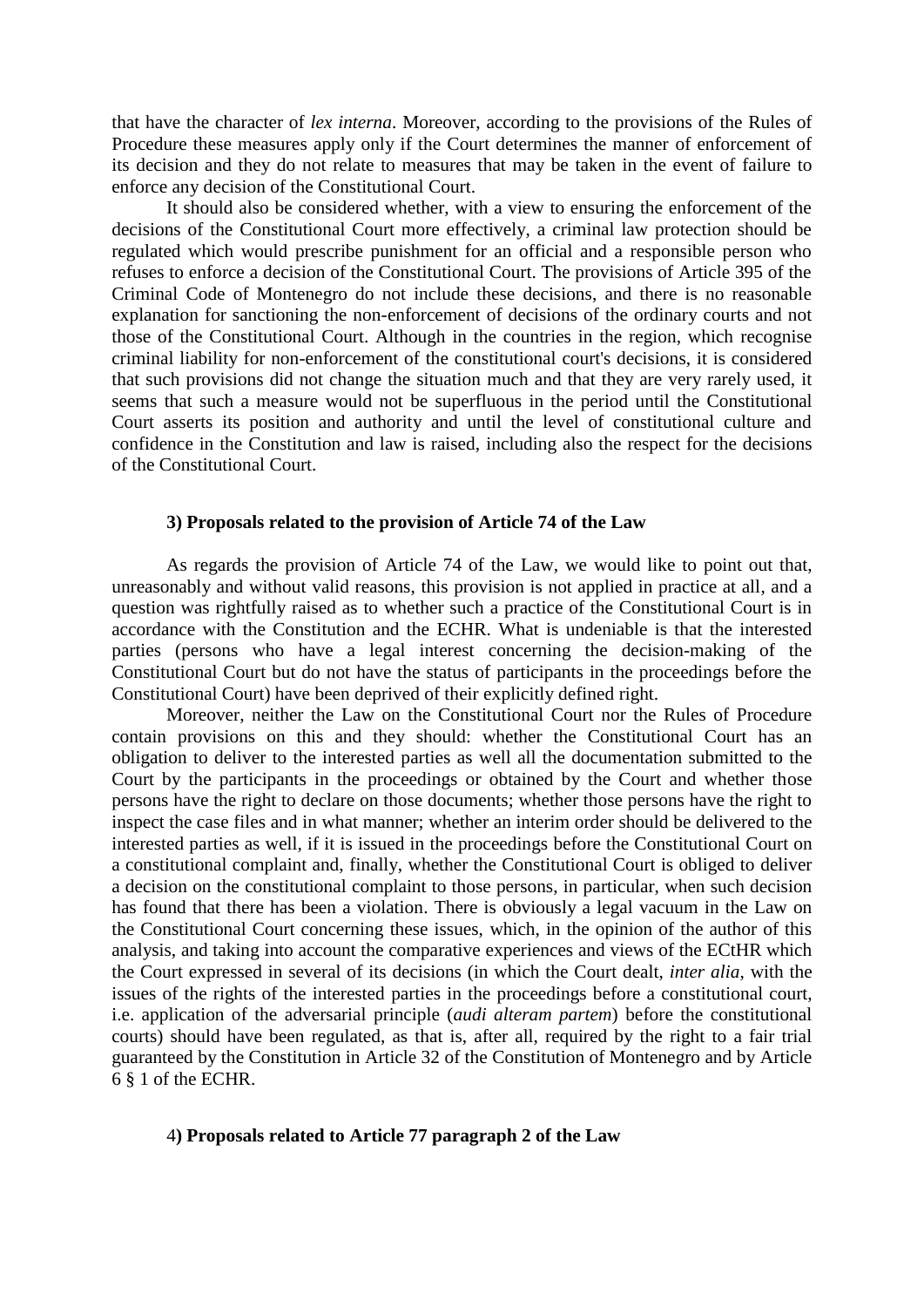As regards the enforcement of the Constitutional Court's decisions on constitutional complaints, it has been assessed that the enforcement of these decisions is less complex than the enforcement of the decisions rendered by the Court when conducting legislative control. This is also the reason why these decisions of the Constitutional Court are generally enforced, with minor exceptions in situations which occurred due to differences in the legal positions of the Supreme Court and the Constitutional Court. The main controversy between these two courts is the one that arises in the procedure for the enforcement of the Constitutional Court's decisions on constitutional complaints by the courts, with regard to the meaning of the provision of Article 77 paragraph 2 of the Law which stipulates that in the repeated proceedings the competent authority "shall respect the legal reasoning of the Constitutional Court stated in the decision and shall decide in the repeated proceedings within a reasonable time".

Of course, it is not possible to avoid all the situations that can arise due to different positions of the Constitutional Court and the Supreme Court on certain legal issues, but it is undeniable that the challenged legal issues must be considered in a mutual dialogue while respecting the constitutional jurisdiction of each of these two bodies. In doing so, the main criterion must be the jurisdiction of these authorities as defined in the Constitution. The Constitutional Court must respect the fact that the Supreme Court is the highest court in the judicial system, whose primary function is to protect human rights and freedoms on the basis of the Constitution, ratified and published international treaties and laws. On the other hand, the Supreme Court must take into account the position of the constitutional guardian, its role and powers in the interpretation and application of the Constitution, and its powers in the exercise of the control of the constitutionality of each act and action of the legislative, executive and judicial branches of government. Naturally, in the exercise of the constitutional control, the Constitutional Court must remain within the limits of its constitutional jurisdiction – the protection of the freedoms and rights guaranteed by the Constitution, and it must not exercise instance or other type of control of the acts and actions of judicial and other branches of government.

In respect of the provision of Article 77 paragraph 2 of the Law and the duty to respect "the legal reasoning of the Constitutional Court", the jurisprudence of the Supreme Court of Montenegro should move in the direction in which that Court moves concerning the case-law and views of the ECtHR developed in the application of the ECHR.

Concerning an answer to the question whether, for a number of reasons mentioned in this analysis, a legal obligation should be stipulated in Article 77 of the Law on the Constitutional Court that in the repeated proceedings the competent courts sitting in a new composition should decide on the contested case that was sent back by the Constitutional Court for a retrial and that the Constitutional Court shall decide in a plenary session when there is a "repeated decision" before this court, we would like to point out that such a provision and practice exist in certain European constitutional courts.

## **5) Professional representation and the right to free legal aid in the proceedings on constitutional complaints**

Although established as a layman's legal remedy, a constitutional complaint is in principle a strictly formal remedy which can be filed in writing and must have the content prescribed by law. Only complete constitutional complaints that the Constitutional Court has found to meet procedural requirements and not to be manifestly ill-founded are considered and decided on the merits.

In the opinion of the author of this analysis, introducing a system of mandatory professional representation in disputes on constitutional complaints would be effective and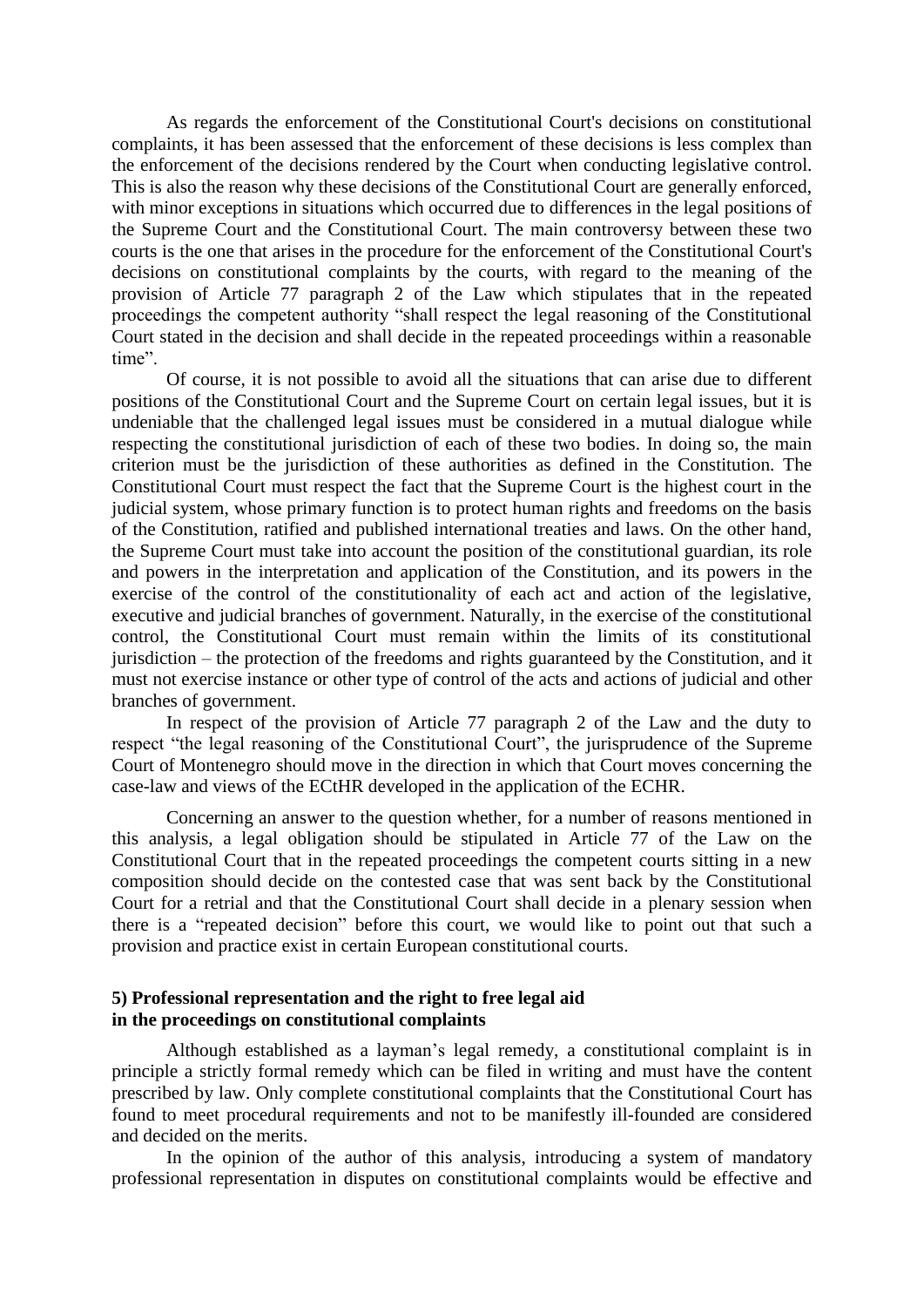necessary at least for some types of cases (as is the case before some European courts), the quality of the submissions would improve and, thus, the efficiency of the constitutional court proceedings would be enhanced. The practice of self-representation and representation by attorneys who do not have the professional knowledge to provide legal assistance can certainly be a reason behind long proceedings before the Constitutional Court, especially in complex cases, and may lead to submission of incomplete constitutional complaints (which, according to the law, need to be delivered to the applicant to rectify the deficiencies).

Therefore, in the opinion of the author, professional legal assistance should be required in a certain type of disputes before the Constitutional Court, including the right to free legal aid under the conditions prescribed for proceedings conducted before ordinary courts. It seems rather unfair that professional representation is mandatory before ordinary courts while such an obligation does not exist in a constitutional law dispute (where the case is exceptionally significant to the applicant, there are complex challenged legal issues, etc.) in which the Constitutional Court decides whether there has been a violation of the Constitution and whether it will repeal the challenged judicial act on the grounds of violation of the fundamental human right or freedom that may have occurred and remand the case for retrial.

## **III. PROPOSALS FOR AMENDMENTS TO THE RULES OF PROCEDURE OF THE CONSTITUTIONAL COURT**

The analysis of the provisions of the Rules of Procedure of the Constitutional Court of Montenegro, in particular the provisions concerning the organisation of work, shows that certain provisions of the Rules of Procedure should also be reviewed from the perspective of their impact on the efficiency of the proceedings before the Constitutional Court and on the quality of the protection of human rights and freedoms by the Constitutional Court. Without elaborating further (due to the subject matter of this analysis and the fact that some provisions of the Rules of Procedure were also examined in the previous two analyses that were developed within the framework of the same project), we would like to point out only to the provisions that may affect, primarily, the efficiency of the decision-making of the Constitutional Court. To that end,

 - the provisions governing the first phase of the Constitutional Court procedure on the constitutional complaints, i.e. the phase of "triage" of constitutional complaints, in which the specialised office of the Constitutional Court and sole judges (rapporteurs) should be involved more and in which the Panel ruling on the requirements for deciding on the merits of constitutional complaints should be involved less, should be re-examined. In the constitutional complaint cases that are to be dismissed, the judge rapporteur and the advisor who worked on the case should immediately draft and submit a proposal for a ruling on dismissal to the competent panel (regardless of whether the constitutional complaint does not fulfil the procedural requirements or is manifestly ill-founded);

- to achieve more efficient and cost-effective work of the Court, a somewhat simpler procedure of the Court should be provided for the repetitive cases (whose number is increasing in the work of the Court – which is demonstrated also by the structure of the present cases formed on constitutional complaints submitted on the grounds of the so-called child allowance), including the adoption of the so-called "clone decisions". In the cases that are repetitive according to their content (with the same disputed legal issue), the so-called standard decisions could be prepared and they would contain main facts from the particular case, however, in the reasoning of the Court's position the first analogous decision adopted could be cited, so that the reasoning of these decisions would be short and would be much less time consuming to process;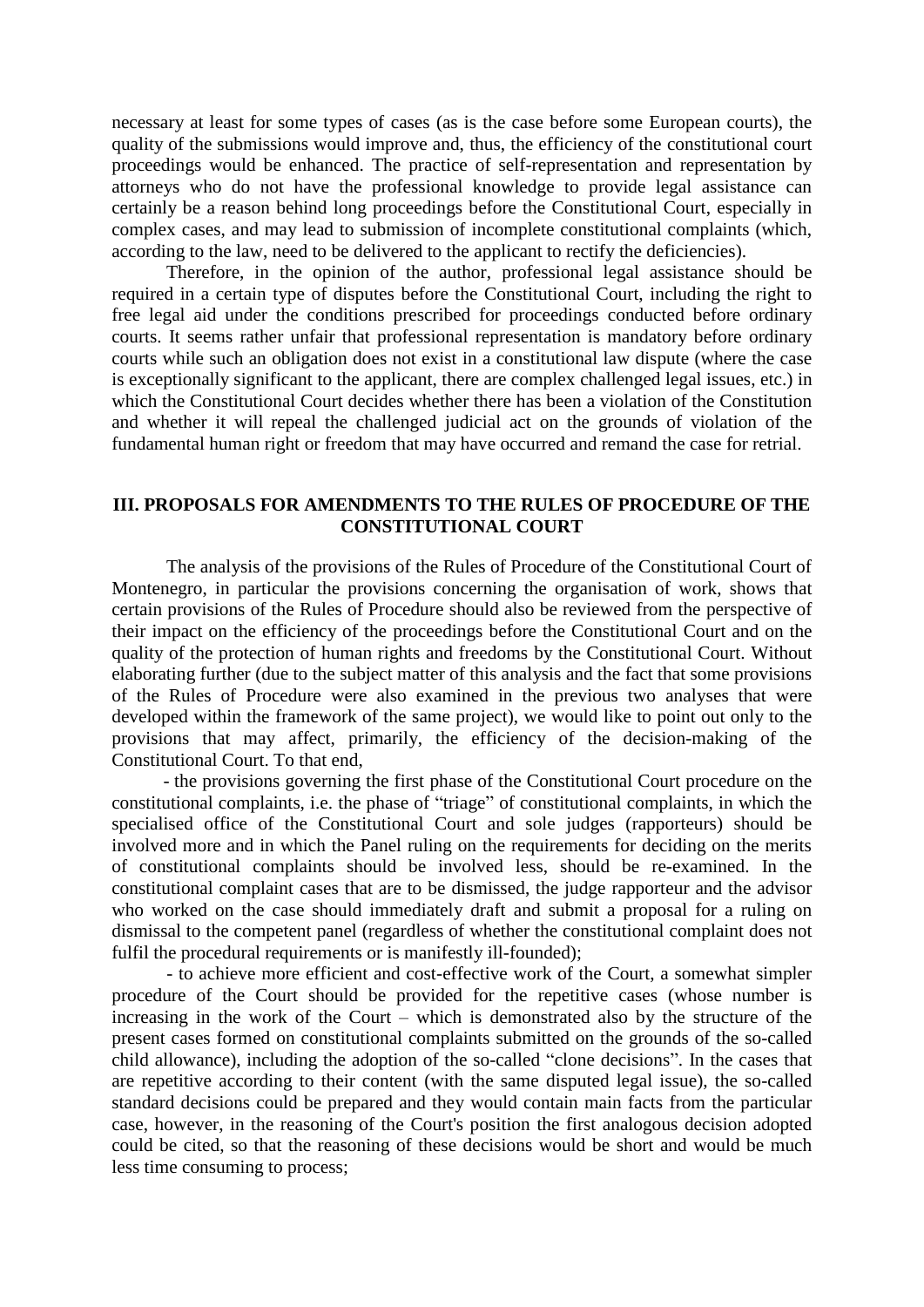- the time-limits should be reviewed with a view to providing additional procedural discipline. For instance, it would be necessary: to set at least provisional time-limits for responding to constitutional complaints, and for submitting files and documentation, especially in priority cases; to introduce provisions on the time-limit for service of a decision on the participants in the proceedings because the time-limit for the service of the copy of decision is not prescribed by the Law on the Constitutional Court or the Rules of Procedure, and this is a fact which is important for determining the date of the completion of the proceedings and, in some cases, for the exercise of the right as well (for example, detention cases, the cases of applicants with special needs, etc.);

- it would also be necessary to review the scope of activity of the Redaction Commission set out in Article 46 of the Rules of Procedure and the need for the Commission to approve the final texts of all decisions of the Court, including the rulings. It seems appropriate that the Commission should only approve the text of the decisions published in the official gazette and, possibly, of the rulings of the Court whose proposal was amended at the session of the Court (considering an increasing number of decisions of the Court and of its panels and the need for more extensive involvement of the judges and of the Office of the Court to ensure more efficient work of the Court with a view to resolving a large number of cases). The decisions and rulings adopted at the sessions of the panels should only be proofread, if appropriate, before they are dispatched from the Constitutional Court.

Analysing the work of the Constitutional Court in the application of the provision of Article 74 of the Law and considering certain provisions of the Rules of Procedure which are related to this provision (relating to the rights of the so-called interested parties in the proceedings before the Constitutional Court), it is necessary to apply, first of all, the provision of the Law and, thus, the provisions of the Rules of Procedure as well, but it would also be necessary to make appropriate amendments to the Law and/or to the Rules of Procedure, to attain the adversarial principle (*audi alteram partem*) and the principle of equality of "parties" in the proceedings before the Constitutional Court, as pointed out in Part two of this analysis. The non-application of these provisions leads in a certain way to a decrease in the length of the proceedings, but it certainly does not provide the essence of the right to a fair trial guaranteed by the Constitution and the ECHR.

Furthermore, the provision of Article 42 of the Rules of Procedure should be applied consistently. Having examined the Court's decisions, it has been noted that in a large number of cases a constitutional complaint is not delivered to the entity which adopted the challenged act to provide response (as it is evident that the requested response of the entity which adopted the challenged act was also missing – the Supreme Court of Montenegro)<sup>2</sup>. A failure to provide response in cases where significant differences occur in views relating to the controversial legal issues, in particular when the Constitutional Court decides for the second time on essentially the same challenged act because the body which adopted that act did not comply with the constitutional grounds (Article 74 paragraph 2 of the Law) or legal positions of the Constitutional Court (Article 3 paragraph 2 of the Law), leads to a situation where no debate is opened and where differences are not resolved during the proceedings before the Constitutional Court, but new disputes arise after the decision of the Constitutional Court, in the process of enforcement of the Court's decision, resulting in repeated delaying to resolve the dispute to the detriment of those whose rights these courts should protect.

After the Constitutional Court adopts a decision finding that there has been a violation of a human right or freedom guaranteed by the Constitution and after it is served on the participants in the proceedings, which is the moment when it begins to produce legal effect,

<sup>&</sup>lt;sup>2</sup> See Už-III br. 50/14 of 31 March 2017, Už-III br. 385/13 of 27 September 2016, Už-III br. 624/14 of 26 June 2017, Už-III br. 491/15 of 29 May 2017 etc.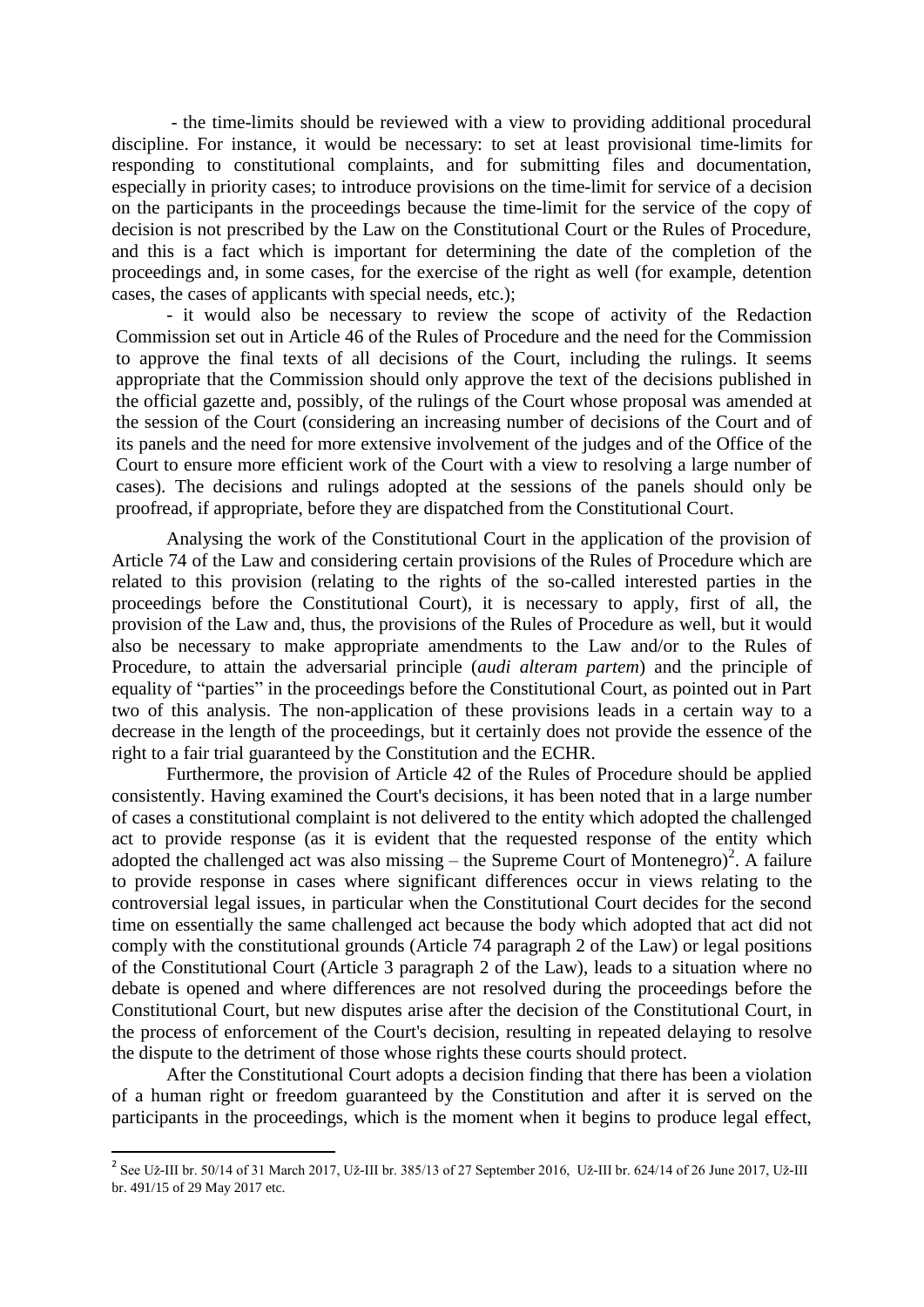an obligation occurs to enforce that decision i.e. to comply with the order of the Constitutional Court which must be clearly stated. This part of the procedure calls for two observations to be made.

The first observation relates to the fact that the moment of dispatching a constitutional court decision from the Court has not been specified. It is implied that the dispatch of any act of the Constitutional Court has its own "internal path", in accordance with the provisions of the Rules of Procedure, so that the repealing decision, which is in the focus of the enforcement, must also go through the prescribed procedural phases, including consideration by the Redaction Commission. However, it is not necessary to elaborate on the fact that prolonging the dispatch of the decision (regardless of whether that is justified or not) can change the circumstances which have significant impact on the ability to enforce the decision. For this reason, it would be appropriate to limit the time in which a decision is to be dispatched from the Court (especially in cases resolved as urgent).

The second observation concerns the provisions of the Rules of Procedure which regulate the service of the decision on the participants in the proceedings. Namely, the provisions of Article 98 paragraphs 3 and 4 of the Rules of Procedure provide that if a decision or a ruling of the Constitutional Court cannot be served on the participants in the proceedings for any reason whatsoever, the service shall be made by posting it on the notice board of the Constitutional Court, and that in such case the service shall be deemed to have been effected on the eighth day after the date of posting the decision, ruling or conclusion on the notice board of the Constitutional Court. Bearing in mind that the body which is obliged to enforce the decision of the Constitutional Court is also deemed to be a participant in the proceedings, this provision covers this body as well, and it is not clear for which reasons the decision could not be served on the competent authority. Even in the situation when organisational changes in the structure of bodies occur, including dissolution, the Court must be informed of the legal successor that will take over the cases of the dissolved body, therefore, in that respect this provision is unclear and questionable.

As regards service of decisions of the Constitutional Court, it should also be noted that the provisions of Article 83 paragraphs 2 and 3 of the Rules of Procedure stipulate that if "the Constitutional Court concludes that harmful effects of determined violation of human right or freedom enshrined in the Constitution cannot be efficiently remedied …, the Court shall adopted a decision on just satisfaction for the complainant who has suffered the violation", and that just satisfaction shall be paid from the budget of Montenegro at the request of the complainant which shall be submitted to the Government "within three months from the date on which the decision of the Constitutional Court was served on the complainant". These provisions impose an objective time-limit on the complainant for submitting the claim for just satisfaction (three months) which is significantly shorter than the usual limitation period for claims, which may raise a question about the enforcement of a decision of the Constitutional Court, especially in situations when the service is effected by posting on the Court's notice board.

## **IV. PROPOSALS FOR CHANGING THE ORGANISATION AND METHOD OF WORK**

The organisation of performance of specialised tasks in the proceedings on the constitutional complaint must be arranged in a way to ensure that all actions are running smoothly, that there is not much room for discretionary behaviour and idling, that the judges and advisers working on the constitutional court cases in general and, in particular, those related to constitutional complaints, should be provided expert assistance with regard to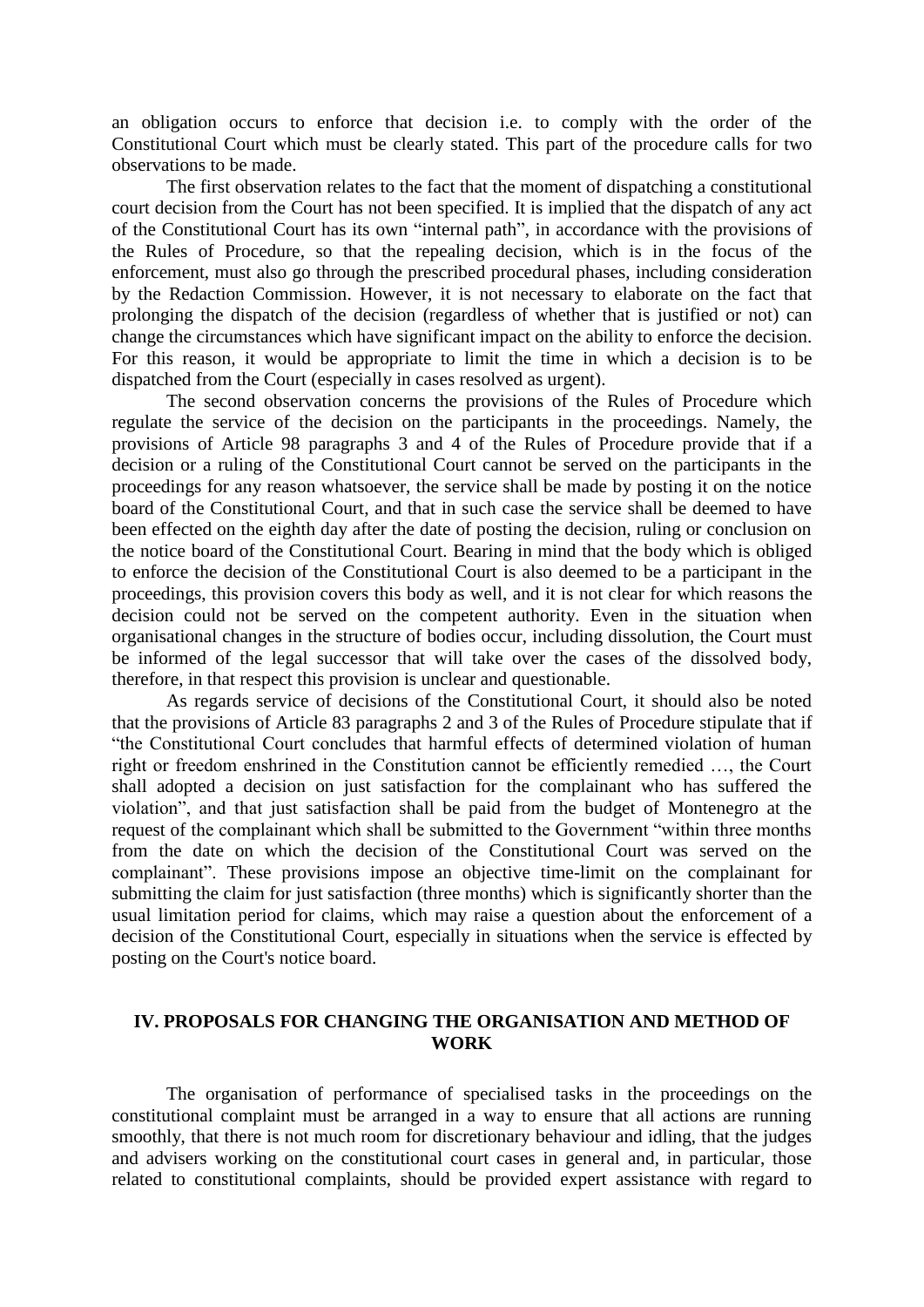information on legal positions or views of the Court and the standards developed in its own jurisprudence and the case-law of the ECtHR, as well as good examples of the case-law of constitutional courts of other countries, and to use as rationally as possible the time available for work and the resources of the specialised office on constitutional law cases.

In the light of the above, attention should also be paid to the following issues:

- In accordance with the case-law established on the basis of applicable provisions of the Law and of the Rules of Procedure, the movement of the files is not regulated precisely, as noted in the analysis on the assessment of the decisions of the Constitutional Court, which was made within the framework of this project. All constitutional complaints received in the Constitutional Court are first referred to the session of the Panel ruling on the requirements for deciding on the merits of constitutional complaints which, after conducting prior analysis, examines: firstly, whether the constitutional complaint meets the procedural requirements (the existence of an individual legal act or action by a public authority, timeliness, exhaustion of legal remedies, etc.); secondly, if the Panel finds that a constitutional complaint meets the procedural requirements, the same session shall proceed with examining whether the constitutional complaint at hand is manifestly ill-founded. The constitutional complaints found by the Panel not to meet the procedural requirements for proceedings and the constitutional complaints that are considered to be manifestly ill-founded are assigned to one of the judges who are members of the Panel ruling on the requirements and to a specific advisor to prepare a proposal for a ruling on dismissal. At one of the subsequent sessions, the same Panel will decide on a proposal for a ruling dismissing constitutional complaints on these two grounds. Thus, in effect, the same case, which is ruled on procedurally, is discussed twice, which should be simplified;

- The provisions of Article 49 of the Rules of Procedure prescribe that the advisor in the constitutional court case shall be selected in the order of receipt and type of constitutional proceedings, type of challenged acts and alphabetical order of advisors' surnames, on the date of receipt by the Constitutional Court (paragraph 3) and that the Constitutional Court's IT system automatically selects judge rapporteur and advisor in each constitutional court's case according to a preset algorithm in accordance with the criteria set out in paragraphs 1 and 3 of this Article (paragraph 4). Bearing in mind a small number of staff – advisers and the diversity of legal fields occurring in constitutional complaints, it is questionable whether it is realistic that the advisers can be specialised for the processing of particular cases, which is a an essential prerequisite for effective and efficient work on constitutional complaints;

- The Constitutional Court should draw up a programme for resolution of the constitutional complaints from previous years (especially those submitted to the Court two years ago or more than two years ago), making an effort to resolve them as soon as possible, because as such they are a cause for *prima facie* doubt as to the reasonableness of the length of the proceedings on those constitutional complaints;

- Decisions rejecting constitutional complaints, where possible, should be designed in a way that the reasoning is short and concise (the so-called "small merits"), so that the human resources of the specialised office are not excessively engaged in the preparation of long and detailed reasoning, especially in situations where reference can be made to the position of the Court already expressed in an earlier resolved case;

- Since the decisions of the Constitutional Court lack the date on which a constitutional complaint was submitted to the Constitutional Court, it would be necessary to slightly redesign the content of the decision in which the Constitutional Court would also provide main information on when i.e. on which date the constitutional complaint was filed. This would certainly be appropriate in order to identify the constitutional complaint more easily,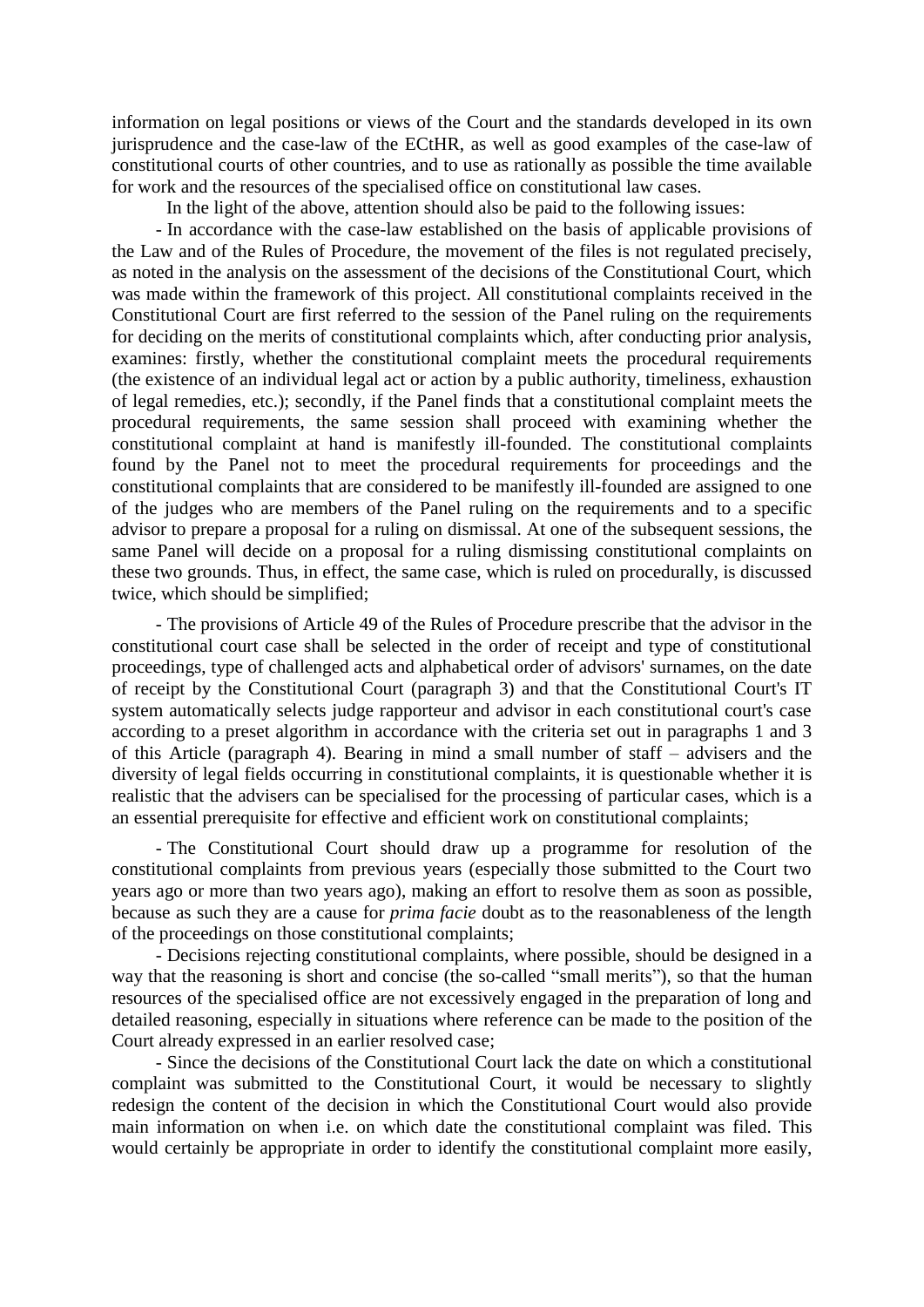but it is also necessary from the perspective of monitoring the exercise of the right to a trial within a reasonable time before the Constitutional Court.

## **V. PROPOSALS FOR CHANGES IN THE OFFICE OF THE CONSTITUTIONAL COURT**

Having examined the organisation of the Office of the Constitutional Court, it is evident that:

*Firstly*, in the initial phase of the proceedings on the constitutional complaint, in which it is examined whether the procedural requirements are met for the decision-making of the Constitutional Court, the tasks of the prior control of submissions, primarily a "triage" of the constitutional complaints, are not integrated organisationally. In the practice of the constitutional courts that organised the examination procedure at one place in a form of an office (department or another form), such an organisational solution allows the judges rapporteurs and panels of the Court to deal with the disputable issues raised in the cases on the merits and it has proved to be a specialised, economical and efficient form of the operation of the specialised office (the tasks carried out in such organisational forms include: examining procedural requirements for timeliness and admissibility of constitutional complaints; preparing draft rulings dismissing constitutional complaints and terminating the proceedings on the submitted constitutional complaints; submitting constitutional complaints for the conduct of the proceedings of making decision on the merits; harmonisation of the jurisprudence of the Court relating to prior control of the admissibility of constitutional complaints with the case-law of the ECtHR; specialised drafting of the rulings dismissing constitutional complaints and terminating the proceedings on the submitted constitutional complaints before they are served on the participants in the proceedings, etc.);

*Secondly,* the Court has established an organisational unit (Department), which should monitor in more detail the case-law of both the Constitutional Court and of the ECtHR, principally in respect of Montenegro, and beyond, and a wider application of the European standards by the Constitutional Court, in order to ensure uniform proceeding by the Court in the same or similar legal situations and to create consistent jurisprudence of the Constitutional Court; it would also be important to monitor within this organisational form the case-law of large constitutional courts, that is, of the courts recognised as exemplary constitutional courts<sup>3</sup>. According to the findings of this analysis, the Court does not have the human resources for this type of constitutional court activities, which complicates systemic harmonisation of the Constitutional Court case-law, including the harmonisation with the ECtHR case-law. In this regard, in the opinion of the author, it is necessary to staff, without delay, this department which would provide greater assistance to the judges and advisers working on the cases (within the meaning of Article 23 paragraph 2 of the Rules of Procedure), because monitoring national and foreign case-law is a complex and a highly demanding task in respect of the scope of engagement it requires.

 $\overline{a}$ 

 $3$  In this analysis, the author did not address in more detail the issues related to all the problems that may occur because of the inadequate organisation of the Specialised Office of the Court, i.e. the absence of two important organisational units, since these issues were also discussed in the analysis on "Overview of decisions of the Constitutional Court of Montenegro". The author considers that the assessments and recommendations made in this analysis are acceptable especially in the part pointing out how the absence of these organisational units affects the trial within a reasonable time and the attitude towards citizens addressing the Constitutional Court and to whom the Constitution guarantees the right to a fair and public trial within a reasonable time. For more information on this, see the analysis "*Assessment of the decisions of the Constitutional Court – constitutional complaints*", documentation of the Constitutional Court of Montenegro, Podgorica, 2017, pp. 15 and \_\_\_\_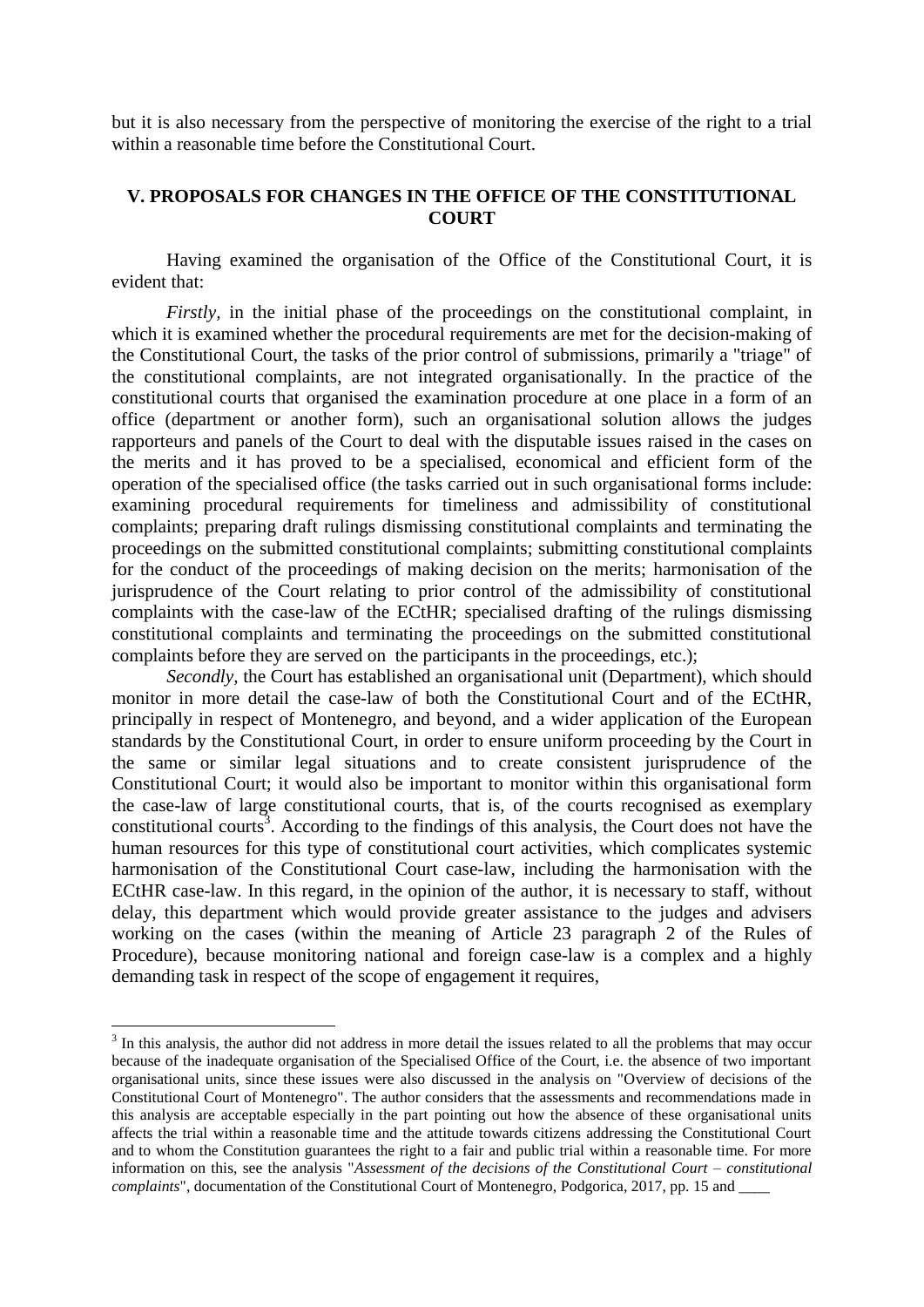*Thirdly*, there are 13 employees who work on the cases in the Department – the organisational unit of the Office in charge of constitutional complaints: the Head of the Department, 10 Constitutional Court Advisors and 2 Advisers, 7 of whom work on the cases on the merits and 4 work on the cases for which a previous decision on dismissal was made. The fact that the act on systematisation of work posts stipulates that there are to be 23 staff members in the Department for constitutional complaints (the Head of the Department, 15 Constitutional Court Advisers and 7 Advisers) also confirms that this number is insufficient. It is obvious that these figures show that one of the reasons for delays in the Constitutional Court proceedings on constitutional complaints is precisely the problem of understaffing and vacancies at key posts for specialised tasks of preparing decisions on constitutional complaints. In this respect, it is necessary to immediately start filling the above mentioned vacancies, selecting the candidates according to their educational and professional references. Raising the level of efficiency and quality in the work of the specialised office of the Constitutional Court requires also further (practical) training of the existing advisors and associates in the Court.

This department (or the Case-law Department) should also be trained to monitor the enforcement of the Constitutional Court's decisions rendered on constitutional complaints.

Furthermore, in the opinion of the author of this analysis, it would be appropriate to consider opening an unpaid internship programme in the Court, which is a practice in the European constitutional courts, especially for postgraduate students.

The examination of the constitutional law literature on the Constitutional Court of Montenegro shows that even the legal science has failed to monitor the jurisprudence of the Constitutional Court and we believe that at least some of the reasons for lengthy Constitutional Court proceedings in the protection of human rights would be thus eliminated. Therefore, the Court should establish ongoing cooperation with law schools, even more so since in the current composition of the Court there are no university professors of constitutional or public law.

**\***

The problems noticed in the functioning of the Constitutional Court in the proceedings on constitutional complaints are partly related to the constitutional and legal framework of its jurisdiction and powers, and are largely beyond the legal framework, and even beyond the Constitutional Court itself whose legislative power is exceptional. A closer examination of these issues surpasses the subject matter and scope of this analysis, but due to their objective importance, they had to be at least mentioned in this analysis as well. Namely, it is well known that even the best and the most precise constitutional and legal rules and the best decisions of a constitutional court in any country, including Montenegro, cannot ensure the rule of constitutionality and legal security in the society without stronger support of the institutions of political power in respect of affirmation of the fundamental democratic values on which the contemporary Montenegrin state is based according to the Constitution (such as the rule of the constitution and law, the division of power, human dignity, justice and equality, and social justice) and the confirmation of the constitutional principle of independence and autonomy of the judicial branch of government in the exercise of the protection of rights and legal interests of the citizens. It should also be added that the legal science needs to make more substantial efforts to build a constitutional culture and to promote general loyalty to the Constitution and law, which would also contribute to raising the social awareness of the importance of the constitutional justice.